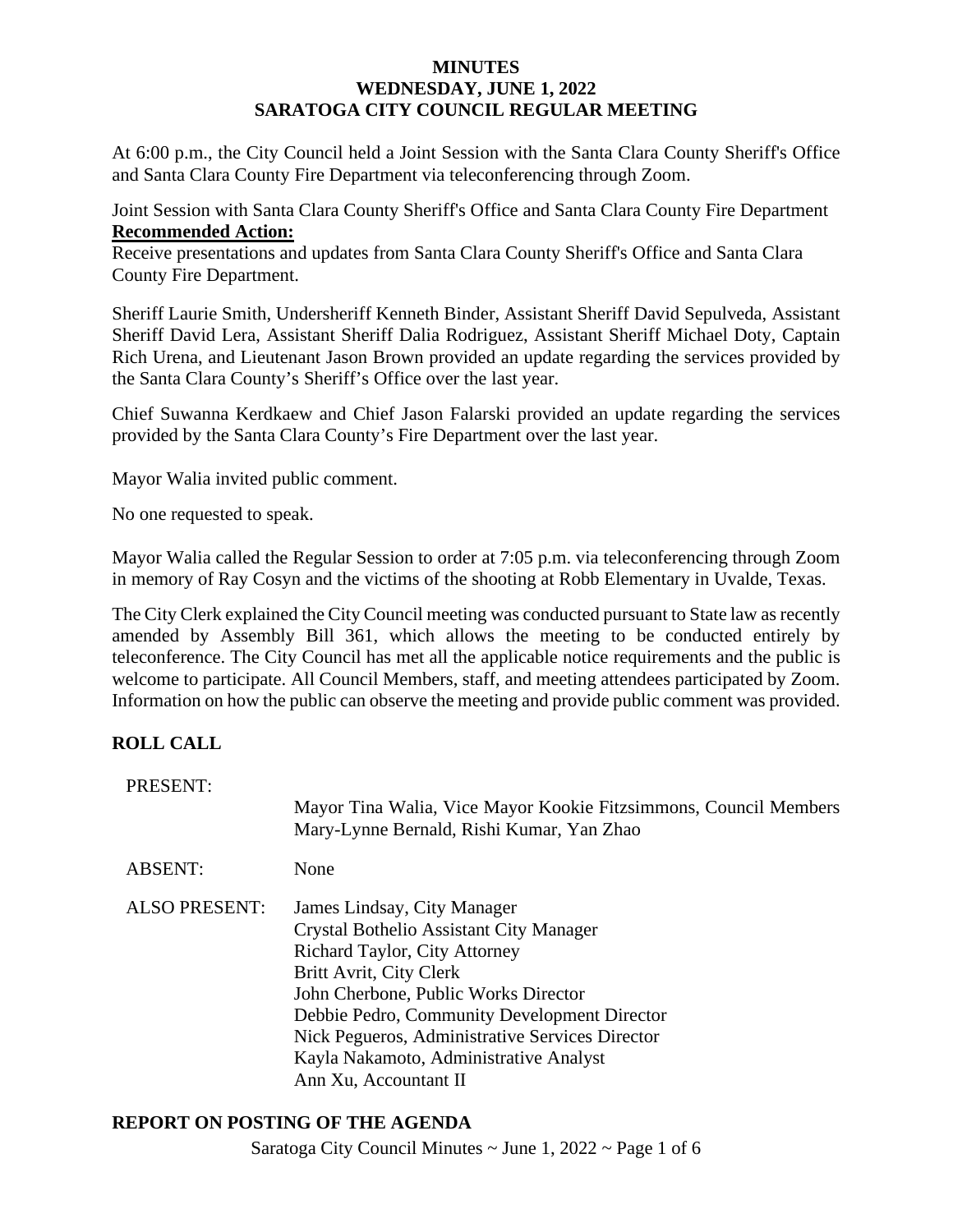The City Clerk reported the agenda for this meeting was properly posted on May 26, 2022.

# **REPORT ON JOINT SESSION**

Mayor Walia provided a report of the City Council Joint Session with the Santa Clara County Sheriff's Office and Santa Clara County Fire Department.

#### **ORAL COMMUNICATIONS ON NON-AGENDIZED ITEMS**

Mayor Walia invited public comment.

The following individuals spoke at this time:

Marshall representing Neighbors for Intelligent Development discussed the El Paseo de Saratoga project.

#### **ANNOUNCEMENTS**

Mayor Walia shared information about Summer Movie Nights, Youth in Government and Commission Recruitments.

#### **CEREMONIAL ITEMS**

Proclamation Declaring June 4, 2022 as Tourette Syndrome Awareness Day **Recommended Action:**

Present proclamation declaring June 4, 2022 as Tourette Syndrome Awareness Day in the City of Saratoga.

The City Council proclaimed June 4, 2022 as Tourette Syndrome Awareness Day in the City of Saratoga.

Commendations Recognizing Outgoing Youth Commissioners

#### **Recommended Action:**

Receive presentation on efforts of the Youth Commission during the 2021/22 school year and present commendations to outgoing Commissioners Aria Jain, Cameron Hicks, Jacob Huang, Linnea Bradley, Nicole Lu, and Timothy Leung recognizing their service on the Saratoga Youth Commission.

The City Council received a presentation on efforts of the Youth Commission during the 2021/22 school year and presented commendations to outgoing Commissioners Aria Jain, Cameron Hicks, Jacob Huang, Linnea Bradley, Nicole Lu, and Timothy Leung recognizing their service on the Saratoga Youth Commission.

Appointment of Youth Commissioners

#### **Recommended Action:**

Adopt the Resolution appointing Justin Chao, Ovee Dharwadkar, Lisa Jing, Arjun Krishna, Maggie McCormick, and Bryan Zhao to the Youth Commission and direct the City Clerk to administer the Oath of Office.

#### **RESOLUTION 22-019**

Saratoga City Council Minutes  $\sim$  June 1, 2022  $\sim$  Page 2 of 6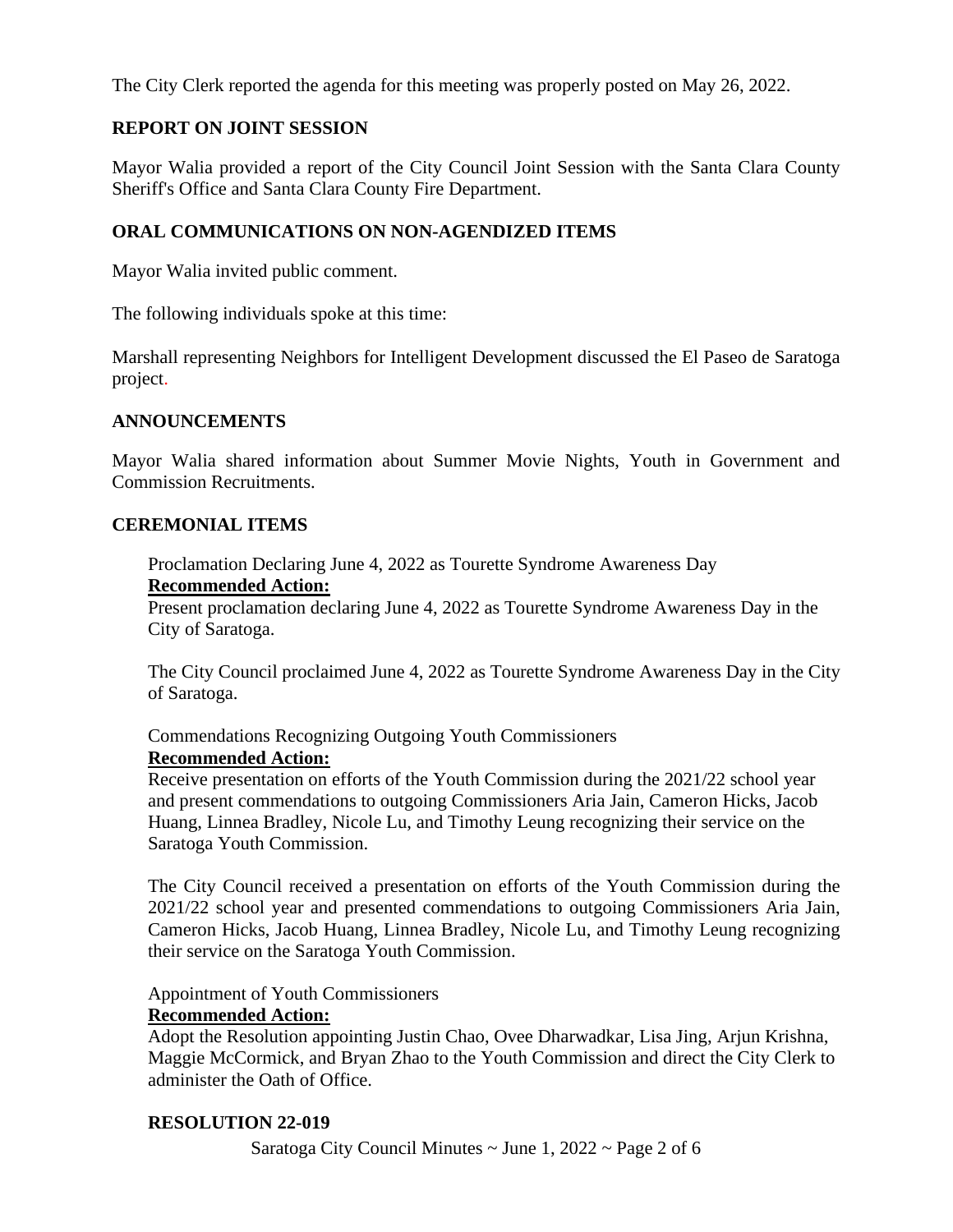# BERNALD/FITZSIMMONS MOVED TO **ADOPT THE RESOLUTION APPOINTING JUSTIN CHAO, OVEE DHARWADKAR, LISA JING, ARJUN KRISHNA, MAGGIE MCCORMICK, AND BRYAN ZHAO TO THE YOUTH COMMISSION AND DIRECT THE CITY CLERK TO ADMINISTER THE OATH OF OFFICE.** MOTION PASSED BY VERBAL ROLL CALL. AYES: BERNALD, KUMAR, ZHAO, FITZSIMMONS, WALIA: NOES: NONE. ABSTAIN: NONE. RECUSED: NONE. ABSENT: NONE.

The City Clerk administered the Oath of Office to the incoming Youth Commissioners at this time.

# **SPECIAL PRESENTATION**

Presentation from West Valley Community Services **Recommended Action:** Receive presentation from West Valley Community Services.

Josh Selo, West Valley Community Services Executive Director provided a presentation of the services available to residents.

Mayor Walia requested a recess at this time.

Mayor Walia reconvened the meeting at 8:40 p.m.

#### **1. CONSENT CALENDAR**

Mayor Walia invited public comment on the Consent Calendar.

The following individuals spoke at this time: Bill Dalton

1.1. City Council Meeting Minutes

#### **Recommended Action:**

Approve the Minutes for the May 17, 2022 City Council Special Meeting and the May 18, 2022 City Council Regular Meeting.

# BERNALD/FITZSIMMONS MOVED TO **APPROVE THE MINUTES FOR THE MAY 17, 2022 CITY COUNCIL SPECIAL MEETING AND THE MAY 18, 2022 CITY COUNCIL REGULAR MEETING.** MOTION PASSED BY VERBAL ROLL CALL. AYES: BERNALD, KUMAR, ZHAO, FITZSIMMONS, WALIA: NOES: NONE. ABSTAIN: NONE. RECUSED: NONE. ABSENT: NONE.

1.2. Review of Accounts Payable Check Registers

#### **Recommended Action:**

Review and accept check registers for the following accounts payable payment cycles: 5/12/22 Period 11; 5/12/2022 Period 11 (Special Run); 5/19/22 Period 11.

# BERNALD/FITZSIMMONS MOVED TO **REVIEW AND ACCEPT CHECK REGISTERS FOR THE FOLLOWING ACCOUNTS PAYABLE PAYMENT**

Saratoga City Council Minutes  $\sim$  June 1, 2022  $\sim$  Page 3 of 6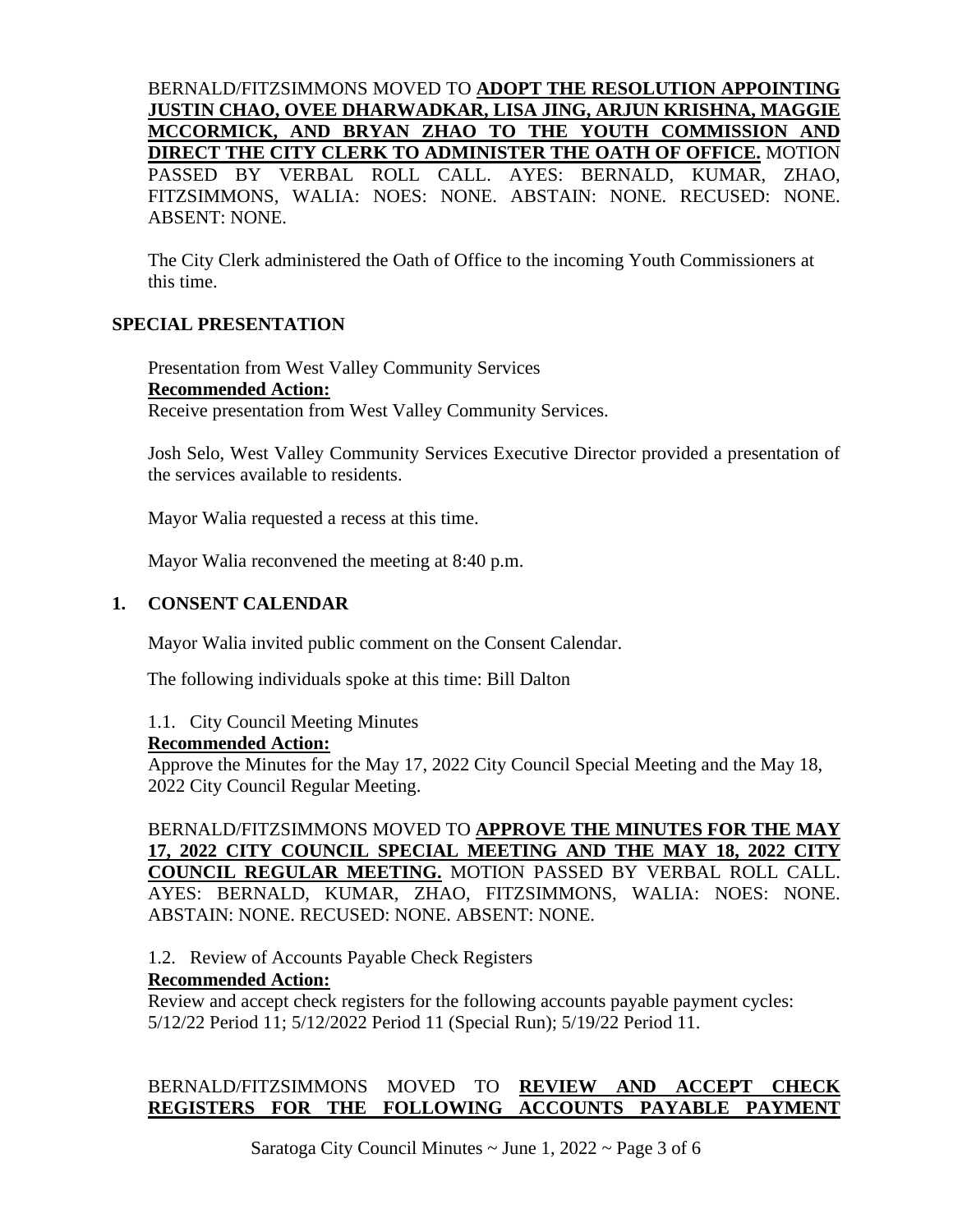**CYCLES: 5/12/22 PERIOD 11; 5/12/2022 PERIOD 11 (SPECIAL RUN); 5/19/22 PERIOD 11.** MOTION PASSED BY VERBAL ROLL CALL. AYES: BERNALD, KUMAR, ZHAO, FITZSIMMONS, WALIA: NOES: NONE. ABSTAIN: NONE. RECUSED: NONE. ABSENT: NONE.

1.3. Treasurer's Report for the Month Ended April 30, 2022 **Recommended Action:**

Review and accept the Treasurer's Report for the month ended April 30, 2022.

BERNALD/FITZSIMMONS MOVED TO **REVIEW AND ACCEPT THE TREASURER'S REPORT FOR THE MONTH ENDED APRIL 30, 2022.** MOTION PASSED BY VERBAL ROLL CALL. AYES: BERNALD, KUMAR, ZHAO, FITZSIMMONS, WALIA: NOES: NONE. ABSTAIN: NONE. RECUSED: NONE. ABSENT: NONE.

1.4. Reconsider and confirm findings pursuant to Assembly Bill 361

# **Recommended Action:**

Reconsider and confirm findings pursuant to Assembly Bill 361 of the continued public health officials' recommendation to social distance and to therefore hold City of Saratoga Brown Act meetings by teleconference.

BERNALD/FITZSIMMONS MOVED TO **RECONSIDER AND CONFIRM FINDINGS PURSUANT TO ASSEMBLY BILL 361 OF THE CONTINUED PUBLIC HEALTH OFFICIALS' RECOMMENDATION TO SOCIAL DISTANCE AND TO THEREFORE HOLD CITY OF SARATOGA BROWN ACT MEETINGS BY TELECONFERENCE.** MOTION PASSED BY VERBAL ROLL CALL. AYES: BERNALD, KUMAR, ZHAO, FITZSIMMONS, WALIA: NOES: NONE. ABSTAIN: NONE. RECUSED: NONE. ABSENT: NONE.

1.5. Resolution to Establish a List of Projects to be Funded by The Road Repair and Accountability Act of 2017 for FY 2022-23

#### **Recommended Action:**

Adopt Resolution to establish a list of projects to be funded by the Road Repair and Accountability Act of 2017 for FY 2022-23.

# **RESOLUTION 22-020**

BERNALD/FITZSIMMONS MOVED TO **ADOPT THE RESOLUTION TO ESTABLISH A LIST OF PROJECTS TO BE FUNDED BY THE ROAD REPAIR AND ACCOUNTABILITY ACT OF 2017 FOR FY 2022-23.** MOTION PASSED BY VERBAL ROLL CALL. AYES: BERNALD, KUMAR, ZHAO, FITZSIMMONS, WALIA: NOES: NONE. ABSTAIN: NONE. RECUSED: NONE. ABSENT: NONE.

# **2. PUBLIC HEARING**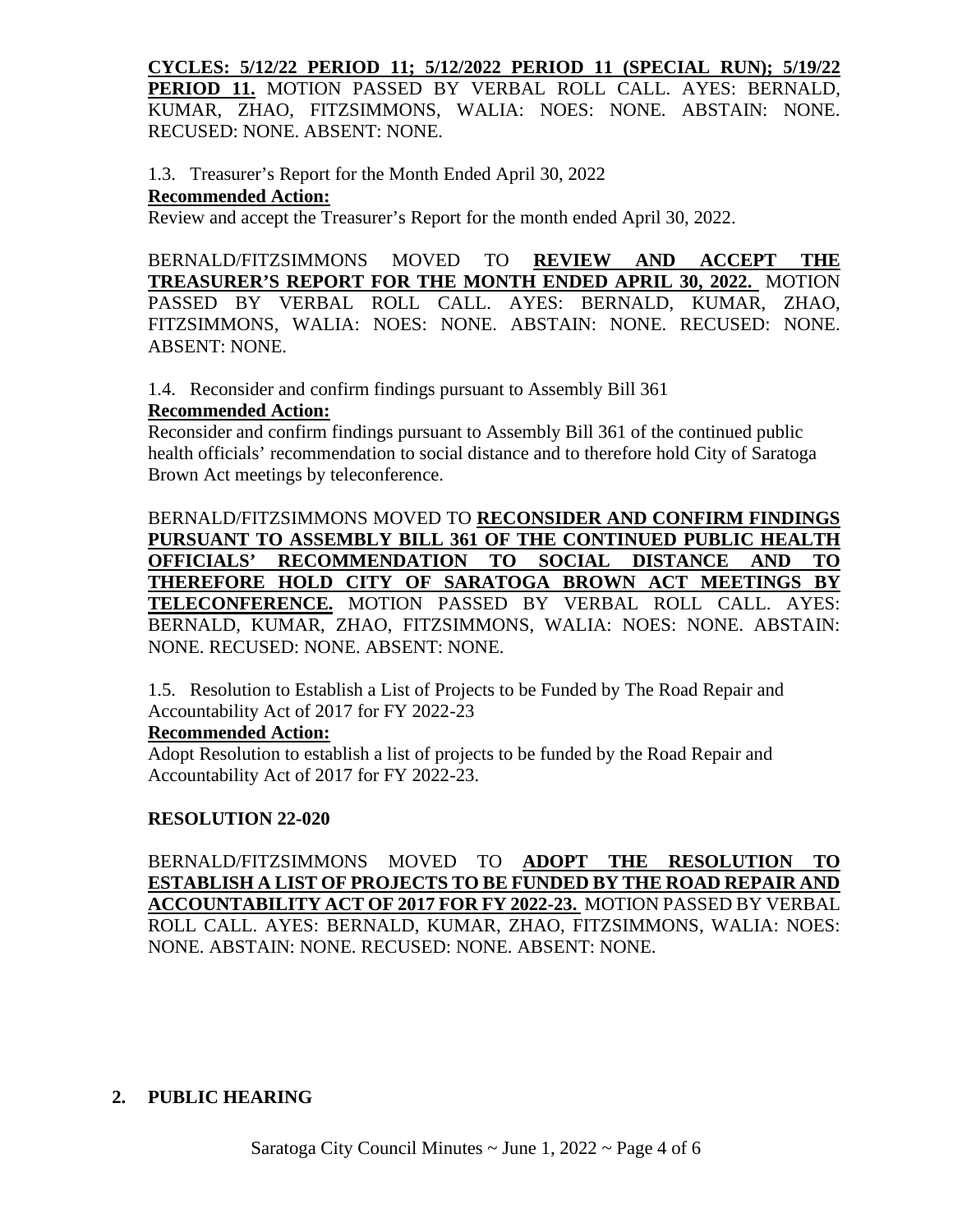#### 2.1. Fiscal Year 2022-23 Budget Public Hearing **Recommended Action:**

Conduct public hearing on the proposed Fiscal Year 2022-23 budget and provide direction on edits for final consideration at the June 15 City Council meeting.

Nick Pegueros, Administrative Services Director, presented the staff report.

Mayor Walia invited public comment.

The following individuals spoke at this time: Bill Dalton

Council Member Bernald discussed two minor changes in the proposed budget regarding the name of the Public Art Commission and the number of Commissioners for the Traffic Safety Commission.

No vote needed; direction provided to staff.

# **COUNCIL ASSIGNMENTS**

# Mayor Tina Walia

*West Valley Mayors & Managers Association* – stated attendees discussed ARPA and budgets for each of the cities.

*Council Finance Committee* – stated the Committee discussed FY 2023 Enabling Resolutions for Appropriations Limit, Arrowhead Community Facility District Tax Levy, General Obligation Bond Tax Levy and Investment Policy which will be presented to the City Council on June 15, 2022.

*KSAR Community Access TV Board* – stated Stephen Guruwaiya joined the Board and the Board discussed new equipment.

Vice Mayor Kookie Fitzsimmons Nothing to report.

# Council Member Mary-Lynne Bernald

*Saratoga Historical Foundation Board of Directors* – stated the Board discussed the groundbreaking for the Blacksmith Shop, fundraising options, a point of interest driving tour, and school docent program presentations.

Council Member Rishi Kumar Nothing to report.

# Council Member Yan Zhao

*Saratoga Ministerial Association* – Council Member Zhao read the statement issued by the Association in the aftermath of the shooting in Uvalde, Texas.

# **CITY COUNCIL ITEMS**

None